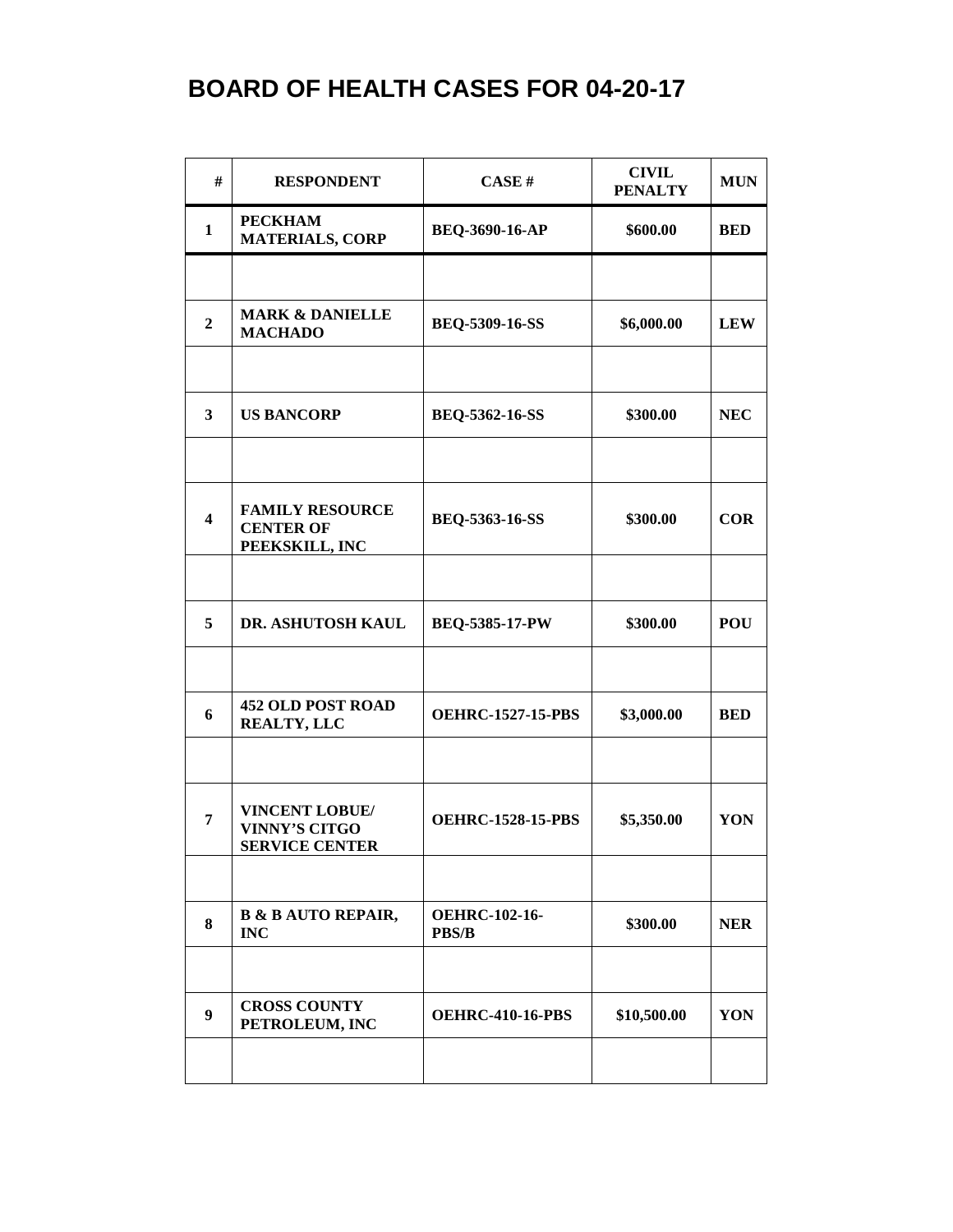| #  | <b>RESPONDENT</b>                                         | <b>CASE#</b>                  | <b>CIVIL</b><br><b>PENALTY</b> | <b>MUN</b> |
|----|-----------------------------------------------------------|-------------------------------|--------------------------------|------------|
| 10 | <b>JOHN GASKO</b>                                         | <b>OEHRC-609-16-</b><br>PBS/A | \$100.00                       | <b>OSV</b> |
|    |                                                           |                               |                                |            |
| 11 | <b>WHITE PLAINS</b><br><b>HOUSING AUTHORITY</b>           | <b>OEHRC-1217-16-PBS</b>      | \$350.00                       | <b>WHP</b> |
|    |                                                           |                               |                                |            |
| 12 | <b>BLES REALTY, LLC</b>                                   | <b>OEHRC-1219-16-PBS</b>      | \$3,100.00                     | YON        |
|    |                                                           |                               |                                |            |
| 13 | A.F. & G REALTY<br><b>ASSOC, LLC</b>                      | <b>OEHRC-1315-16-PBS</b>      | \$1,000.00                     | <b>NER</b> |
|    |                                                           |                               |                                |            |
| 14 | <b>MOUNT VERNON</b><br><b>ENERGY SERVICE, INC</b>         | <b>OEHRC-1502-17-PBS</b>      | \$2,500.00                     | <b>MTV</b> |
|    |                                                           |                               |                                |            |
| 15 | <b>B &amp; B AUTO REPAIR,</b><br><b>INC</b>               | <b>OEHRC-101-16-SP/B</b>      | \$6,000.00                     | <b>NER</b> |
|    |                                                           |                               |                                |            |
| 16 | <b>ROBISON OIL</b>                                        | <b>OEHRC-1500-17-SP</b>       | \$2,000.00                     | <b>NER</b> |
|    |                                                           |                               |                                |            |
| 17 | CARYL GROCERY,<br><b>INC/ CARYL</b><br><b>GROCERY</b>     | <b>PHP-059-16-ATUPA</b>       | \$2,100.00                     | YON        |
|    |                                                           |                               |                                |            |
| 18 | <b>MIKE'S</b><br><b>CONVENIENCE</b>                       | <b>PHP-079-16-ATUPA</b>       | \$2,100.00                     | YON        |
|    |                                                           |                               |                                |            |
| 19 | LOS PRIMOS FOOD,<br><b>CORP/LOS PRIMOS</b><br><b>FOOD</b> | <b>PHP-109-16-ATUPA</b>       | \$1,050.00                     | <b>MMV</b> |
|    |                                                           |                               |                                |            |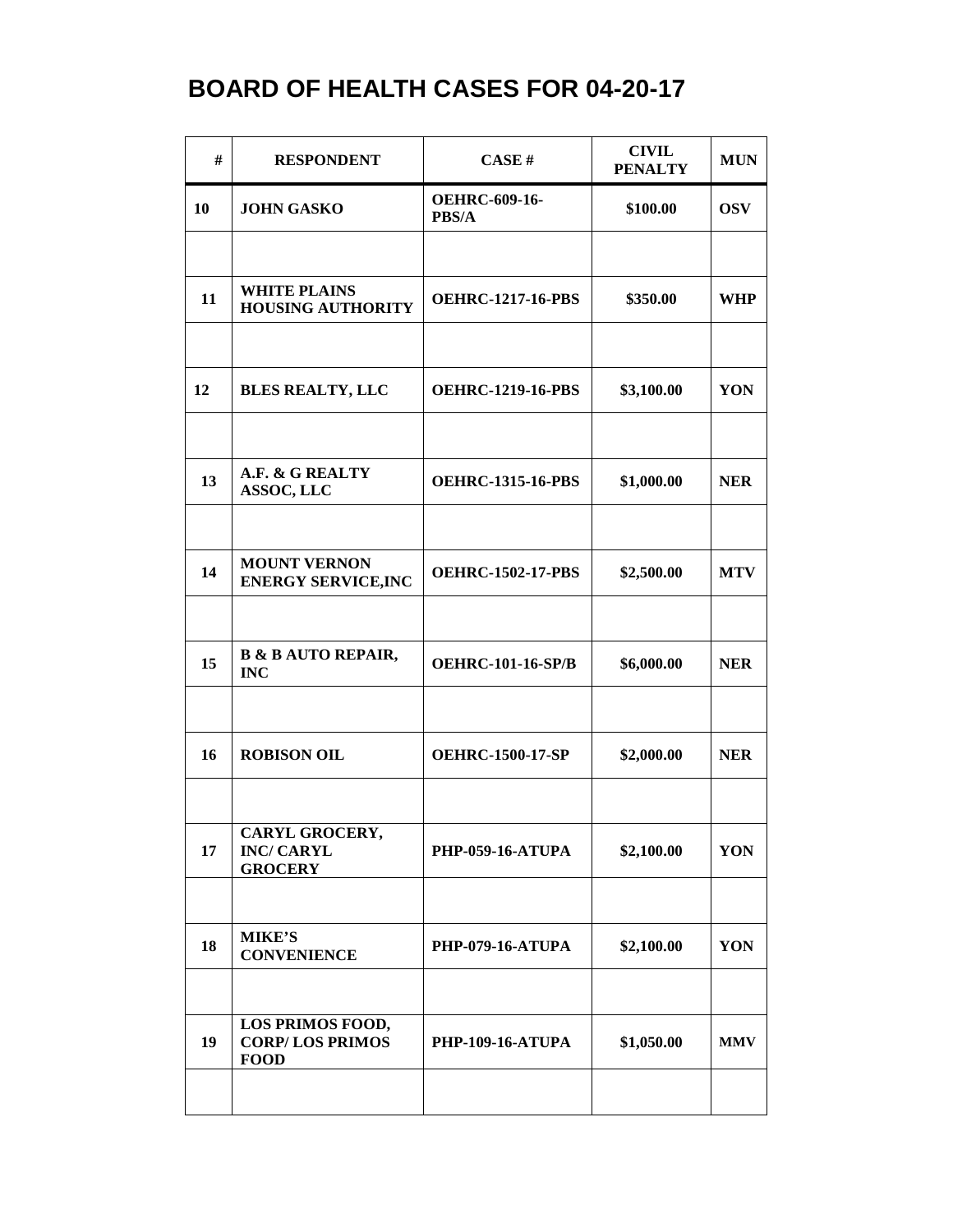| #  | <b>RESPONDENT</b>                                                                              | CASE#                   | <b>CIVIL</b><br><b>PENALTY</b> | <b>MUN</b> |
|----|------------------------------------------------------------------------------------------------|-------------------------|--------------------------------|------------|
| 20 | LAXMINARAYAN,<br><b>CORP/CITGO</b>                                                             | <b>PHP-131-16-ATUPA</b> | \$1,050.00                     | <b>WHP</b> |
|    |                                                                                                |                         |                                |            |
| 21 | <b>VILLAGE SERVICE</b><br><b>CENTER, INC/MOBIL</b>                                             | <b>PHP-177-16-ATUPA</b> | \$450.00                       | <b>BED</b> |
|    |                                                                                                |                         |                                |            |
| 22 | EL UNIVERSAL, CORP/<br>EL UNIVERSAL<br><b>GROCERY STORE</b>                                    | <b>PHP-179-16-ATUPA</b> | \$1,050.00                     | <b>MTK</b> |
|    |                                                                                                |                         |                                |            |
| 23 | <b>STOP &amp; SHOP</b><br><b>COMPANY, LLC/STOP</b><br>& SHOP #593                              | <b>PHP-189-16-ATUPA</b> | \$2,500.00                     | WHP        |
|    |                                                                                                |                         |                                |            |
| 24 | VASI & VAROTTA,<br><b>INC/VASI DELI &amp;</b><br><b>CATERING</b>                               | <b>PHP-191-16-ATUPA</b> | \$1,050.00                     | WHP        |
|    |                                                                                                |                         |                                |            |
| 25 | <b>WILLIAM</b><br><b>GIAGRANDE</b>                                                             | <b>PHP-111-16-AV</b>    | \$2,000.00                     | <b>POC</b> |
|    |                                                                                                |                         |                                |            |
| 26 | <b>RIC REL FOODS OF</b><br><b>WESTCHESTER, INC/</b><br><b>KENTUCKY FRIED</b><br><b>CHICKEN</b> | <b>PHP-6287-16-FSE</b>  | \$1,000.00                     | <b>NER</b> |
|    |                                                                                                |                         |                                |            |
| 27 | <b>ENCLAVE CAFÉ, INC/</b><br><b>ENCLAVE CAFÉ</b>                                               | <b>PHP-6288-16-FSE</b>  | \$2,000.00                     | <b>MTV</b> |
|    |                                                                                                |                         |                                |            |
| 28 | <b>FULGUM'S REST &amp;</b><br><b>BAR, CORP/</b><br><b>FULGUM'S REST &amp;</b><br><b>BAR</b>    | <b>PHP-6495-16-FSE</b>  | \$2,600.00                     | <b>COR</b> |
|    |                                                                                                |                         |                                |            |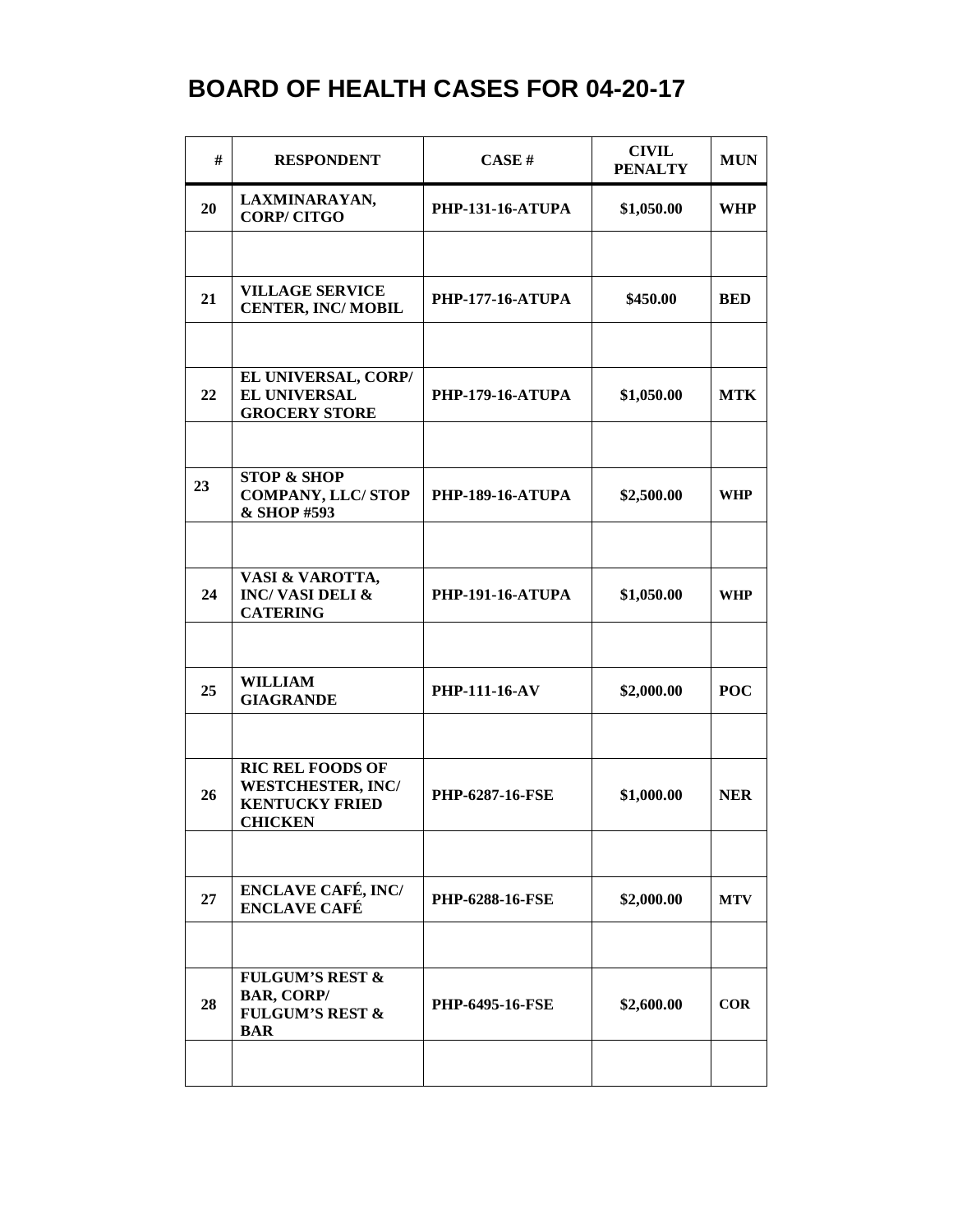| #  | <b>RESPONDENT</b>                                                    | CASE#                  | <b>CIVIL</b><br><b>PENALTY</b> | <b>MUN</b> |
|----|----------------------------------------------------------------------|------------------------|--------------------------------|------------|
| 29 | <b>NORTH AVENUE</b><br>CAFÉ, CORP/NORTH<br><b>AVENUE CAFÉ</b>        | <b>PHP-6580-16-FSE</b> | \$2,350.00                     | YON        |
|    |                                                                      |                        |                                |            |
| 30 | <b>SWEET TOOTH, INC/</b><br>TIM HORTON'S                             | <b>PHP-6586-16-FSE</b> | \$500.00                       | <b>NER</b> |
|    |                                                                      |                        |                                |            |
| 31 | <b>JOHNNY'S PIZZERIA</b><br>OF MAMARONECK,<br><b>INC/JOE'S PIZZA</b> | PHP-6636-16-FSE        | \$4,000.00                     | <b>MMV</b> |
|    |                                                                      |                        |                                |            |
| 32 | MILO SUN, INC/KING<br><b>BUFFET</b>                                  | PHP-6639-16-FSE        | \$900.00                       | <b>COR</b> |
|    |                                                                      |                        |                                |            |
| 33 | H.T IMPERIAL WOK,<br><b>INC/ IMPERIAL WOK</b>                        | PHP-6704-16-FSE        | \$1,100.00                     | <b>WHP</b> |
|    |                                                                      |                        |                                |            |
| 34 | <b>KITTLE HOUSE ON</b><br>THE HUDSON, LP/<br><b>RIVERMARKET</b>      | <b>PHP-6720-16-FSE</b> | \$1,700.00                     | <b>TTN</b> |
|    |                                                                      |                        |                                |            |
| 35 | <b>BONITATIBUS DELI,</b><br><b>INC/FRADELI'S</b>                     | PHP-6731-16-FSE        | \$1,700.00                     | YON        |
|    |                                                                      |                        |                                |            |
| 36 | <b>ANA MARTINEZ/ A&amp; M</b><br><b>DELI</b>                         | <b>PHP-6739-16-FSE</b> | \$800.00                       | YON        |
|    |                                                                      |                        |                                |            |
| 37 | WAKA, CORP/WAKA                                                      | <b>PHP-6819-16-FSE</b> | \$300.00                       | NOC        |
|    |                                                                      |                        |                                |            |